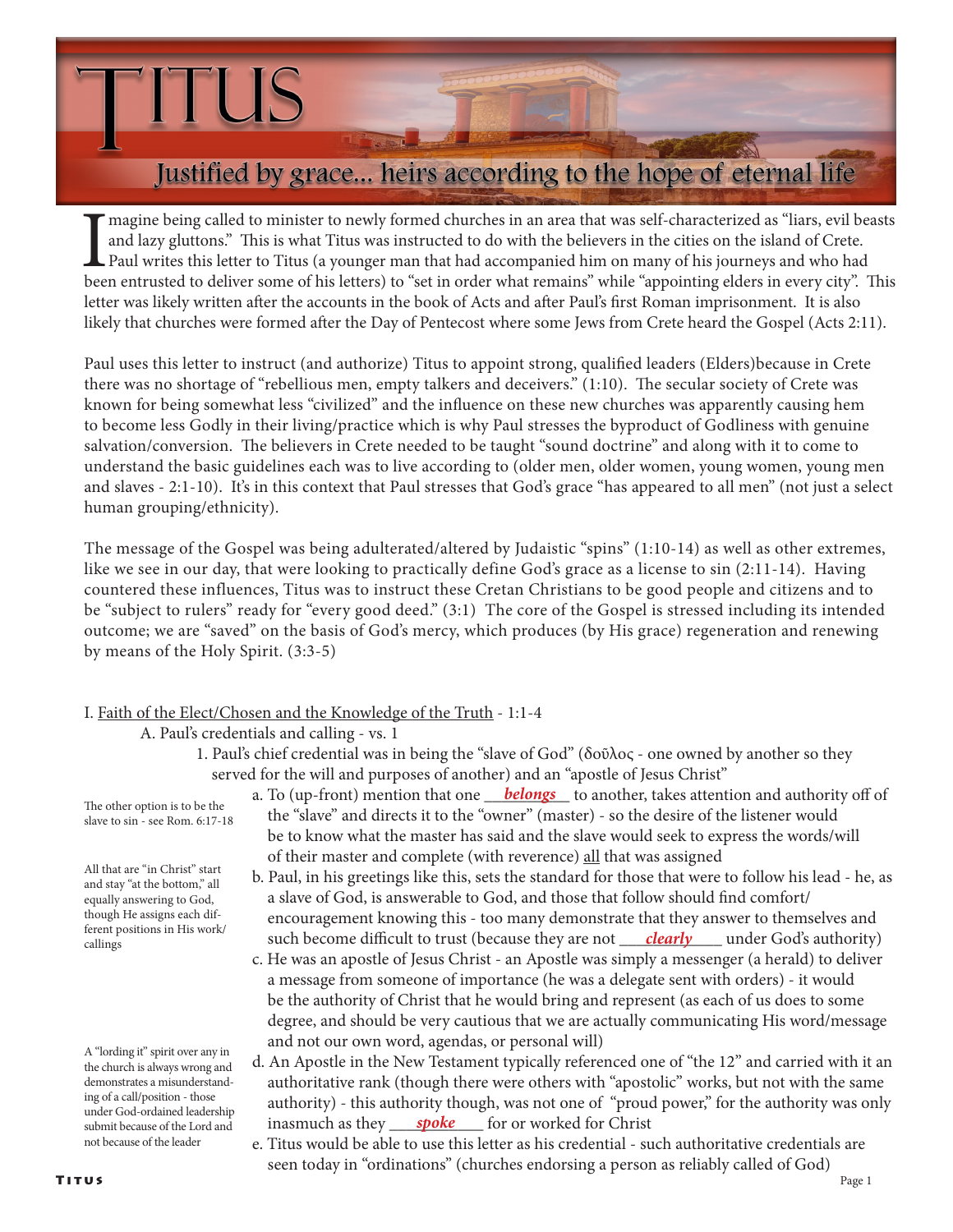2. Paul, as a slave of God called in the capacity of an Apostle, had the specific purposes (points of focus) "for the faith" (also "for the sake of the faith") of those chosen of God (literally "ἐκλεκτῶν Θεοῦ" elect/chosen of God) and "the knowledge of the truth"

For instance, true Godly love grows out of the faith and our knowledge of the truth pseudo love stems from false faith (living by sight) and false "truth" (conclusions based outside of the faith)

No one will naturally live by the faith in God - this faith is always supernatural!

Such knowing/knowledge and understanding of it is governed by the faith

ing to have "our intellectuals" stand against "their intellectuals," for unbelievers (not "of faith") cannot come to receive it without God's intervention, and then it will be by faith and not by the mind

There is the overriding idea in "truth" here that indicates "reality" as it always is regardless of how people see what" - knowing the temporal nature of life here (the truth about it) we pursue Godliness since all things are about God, of God and for God

Living in an unGodly way (immoral, proud, covetous, irresponsible (lazy), bitter - all opposites to God's character) is a clear indicator something is either not fully trusted as regards the Truth or there is willful disobedience to it

"Intractable" being "stubborn, difficult" - hope must be based in the truth of where it's all heading (eternal life) so we're not caught-up in the hopelessness of this age which leads to living for "temporary life"

There could be no greater basis for assurance! The only thing left is the actual discovery of what "eternal life" will entail

compare to Rom. 3:3-4; Heb. 6:13-20 - to doubt Him is to think Him a liar or deceiver

- a. These two "assignments" show the core of his work and demonstrate to us the two key ingredients in our growth in Christ - the "outgrowth" (fruits) of this are often discussed, pseudo love stems from false <sup>but these (faith and knowledge) are the "<u>practical</u> causes" of these evidences of growth  $\,$ </sup>
- b. So Paul realizes his calling was for the sake of the instilling and growth of the faith of "the chosen" of God - God sovereignly ordains all, including the means to His predetermined will (as seen here in the faith (saving faith and the faith/trust that we live with/in throughout life)) - God uses others and the Faith to create/work-in us saving faith and a life focus of faith always supernatural! (none of which is "<u>pormal v</u>" and will seem foolish to the unregenerates) - see II Thes. 2:13-14
	- c. All spiritual leadership that is truly ordained/called of God senses the responsibility to direct others to trust/rely upon/believe God at all times - it is not uncommon to see many, professing to be spiritual leaders in Christianity, directing the faith/confidence of those they influence to other points of trust and not God
- d. Paul also identifies his calling for "the knowledge of truth" of the elect the word for knowledge (ἐπίγνωσις) is more than just knowing something - it is a correct and full knowing (the word "<u>\_\_*understanding*\_\_</u>" also gives us a good idea of it)
- Christianity is not to be look-  $-$  e. This was in contrast to the Gnostics who propagated a "knowledge" that only elites or the highly intellectual could come to know/understand - Paul's assignment was to teach the proper and full knowledge of truth to all the elect
- f. As with any knowledge, there is an expectation of learning and understanding over time, and an expectation that we will have teachers/mentors - we need to have a learner's spirit, for the goal isn't knowledge alone, but true/right knowledge (for there is knowledge to be gleaned from this age that is in opposition to the truth (especially in what it <u>avoids</u> and leaves out in its learning)), and understanding (often seen to be true when it becomes a part of our living (how we see/look at everything)) - compare to 1:10

3. The expected outcome - Godliness and the "hope of eternal life" - vs. 1-2

- a. The learning of the truth will lead toward Godly living this is setting part of the purpose of this letter in refuting any type of justification for any unholy living as a result of learning of the truth (such as the Gospel) and concluding that unholy living is permissible (see 2:12)
- it or interpret "what (really) is b. We often associate "Godliness" with being moral/good, but the underlying word (εὐσέβεια) *nature of life here (the truth* has the idea of <u>reverence</u> and great respect for God which then results in a pursuit to live *ruture* of life here (the truth pleasing to Him - so "Godliness" is learning of God (that's the "truth" just referenced) and in our reverential awe, we live to please Him and be like Him in what we think, love and do
- c. Ungodly living/thinking is either the result of ignorance of the true truth or resistance to it coming to know what we are to know in Scripture could not possibly end up leading (permitting) a life of ungodliness (anti-Godness or Godlessness) - and Godliness is not defined/determined by our definitions (since God is the definer of Godliness) - see 1:11 - <sup>1s a clear indicator something</sup> unGodliness stems from <u>selfishness</u> ("selfness" - it's mostly (or all) about me)
	- d. Godliness is grounded in the truth that points us to the "hope of eternal life" "hope" here is not as if a wish; it is a confident expectation (such an assurance that it is fully anticipated and life is lived with it (this hope) directly influencing its outlook)
	- e. There are only two ultimate destinations for our soul/spirit; either eternal life (living) or eternal death (dying) in separation from the goodness of our creator
	- f. "The future God promises is more powerful in this fallen world than the seemingly intractable evil and setbacks that can easily darken church leaders' vision, skew their judgment, and extinguish their hope." Robert W. Yarbrough
- g. The reason we can have confident expectation of this is because of God's promise regarding it - it's key to realize that since this promise of eternal life (about the "elect") was made "before the ages began" (πρὸ χρόνων αἰωνίων - before time eternal (before in eternity past)) that what eternal life will entail the promise was within the <u>Godhead</u> (since no one else was in eternity past)
	- h. There is no possible grounds to doubt it (as stressed here) for God cannot lie (literally "ὁ ἀψευδὴς Θεὸς" (the "cannot lie God") because He is free from any and all falsehoods)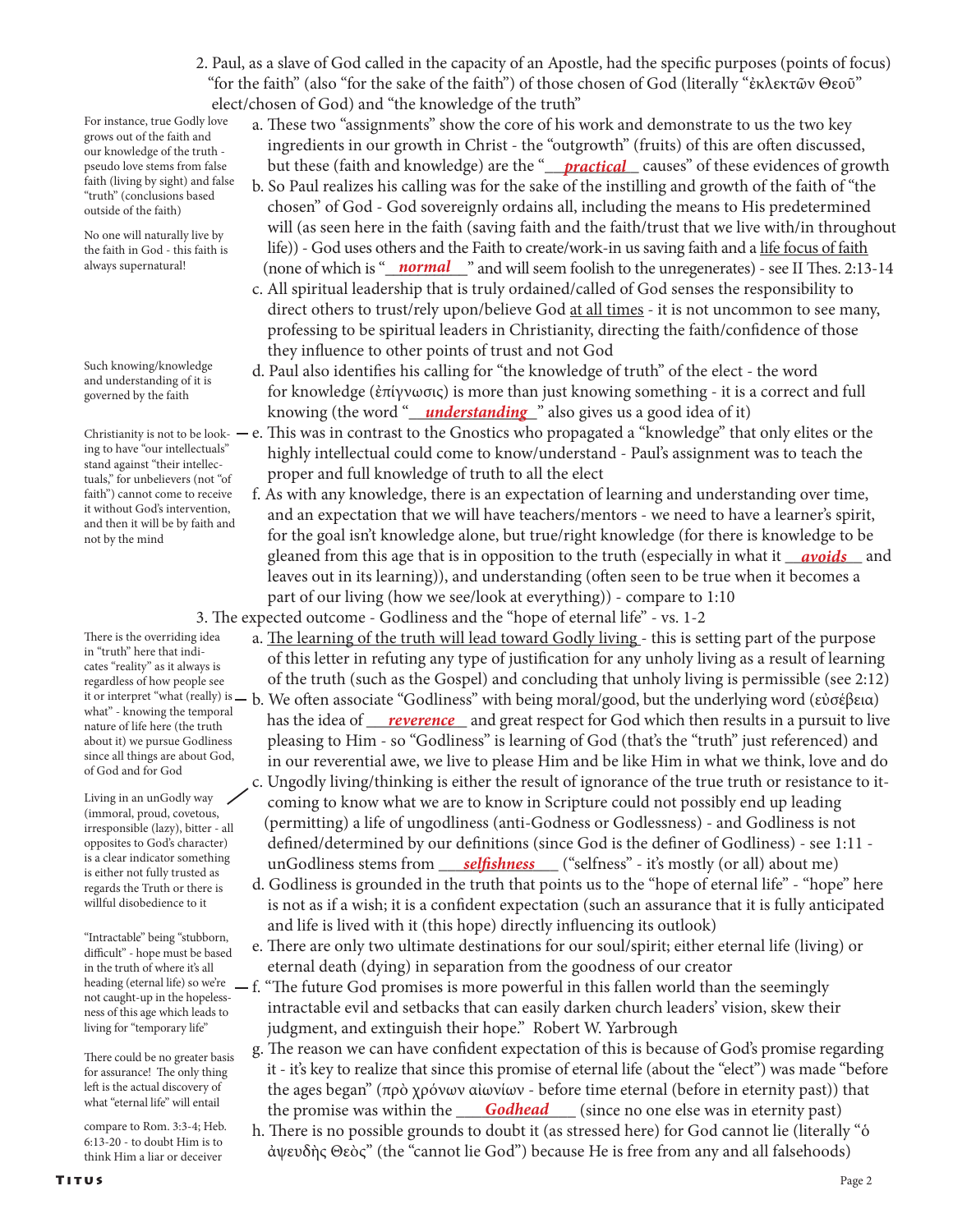compare this to James 1:17 *incapable* of delivering on a promise - we even break promises to ourselves at times! compare this to James 1:17 and Romans 4:21

 j. This eternal life rests in God's work based upon His eternal promise - there is no fluctuation B. Entrusted with the heralding of God's Word - vs. 3-4

1. It is all God's message, God's word and God's timing - vs. 3

a. Verse 3 begins with the idea of "the proper time" as to when God revealed salvation

God's timing is never based upon us nor "perfect timing" as far as our "readiness" or awareness - His timing is perfect because He is perfect, and in His perfection His Word is successful in all He purposes in it - see Isa. 55:10-11

This is why Paul is about to list out qualifications for an elder, realizing the significance of such a formal responsibility

This is to be core to the motivation of any "preacher" to proclaim and teach what God's Word actually says - misrepresenting His word is criminal!

He is a "true child" because he has been proven to be genuine and not hypocritical consistency is one of the great indicators of being "real"

Here we see two unlikely people united - one an older man from a strict Jewish fully Gentile united around the only "Savior of the world"

Imagine the thrill of such a calling! Offering true peace to a hopeless and false-hope world disillusioned by the blindness of sin

 b. "Proper time" indicates in the Greek, the idea of "at just the right moment of His" God had, through "preaching" manifested (revealed, made clear) this hope of salvation - it had always been (from eternity past) God's promise of His will to do what He willed, and those before this time (e.g. prophets) trusted He would do it and now Paul is commissioned to in it - see Isa. 55:10-11 **process and reality - we also have an** <u>eternal</u> message to share

 i. God's trustworthiness is contrasted to some of the major influences in Crete (see 1:10-12) we should consider that even the well-intended can be wrong in what they tell us, or be

- c. There is a seriousness that is to be linked with the public (formal) "preaching" of His Word- such a calling is to be "entrusted" - since it is from the "command of God our Savior" (to those genuinely commissioned/called) it is treated with highest reverence
- out qualifications for an elder, d. The handling of God's Word is to be looked upon as something of an <u>\_\_intimidating</u>\_\_\_\_ responsibility (not crippling but sobering) - it is to be treated with respect (because of whose Word it is and whose calling it is) by the one called and the ones being ministered to
- e. Those then listening to Titus, having read this commission of Paul and now that of Titus, were to revere it as from the Lord (this calling, this service) - the same is true today, where the respect is not of the "agent" (minister) but of the commission and the Lord who gave/ established it - this is the \_\_\_\_\_\_\_\_\_\_\_ behind Titus 2:15 *authority*

2. Unified and "related" through a "common faith" - vs. 4

- a. Paul addresses Titus as "my true child in common faith" "true" being γνήσιος used to describe someone as a lawful relation - here it also includes the idea of "genuine" demonstrating the relationship that we who are in Christ actually have (more legitimate than our biological relationships)
- b. This "child" is now fully entrusted as a co-laborer (a brother) in the work of Christ regarding this, William Barclay wrote, "The great day for a preacher or a teacher is the day when his child in the faith becomes his brother in the faith, when the one whom he has taught is able to take his place in the work of the church, no longer as a junior, but as an equal." background and a young man  $\sim$  c. They are united in the "common faith" - this unites them more than anything else, more
	- than ethnicity, age, fraternities and other general groupings of life
- d. This faith is the answer of true grace which is then the source of true peace from the only one who could promise and deliver true peace, for the "God our Savior" gave us "Christ Jesus our Savior" - this is the message Paul (and now Titus) were to not just proclaim but Imagine the thrill of such a **live** out (share the source of this peace (because of grace) and to trust it themselves)
- e. Paul's calling was one of writing and declaring the Gospel and the outworking (as their (the Godhead) fortunate slave) their saving work (salvation not just of the person to eternity, blindness of sin but all aspects of His saving work from the influence and so the <u>\_\_\_\_*results* </u>\_\_\_ of sin)

## II. Qualities of Godly Leadership Versus That of Rebellious "Empty Talkers" - 1:5-16

- A. This next section in Titus begins instruction regarding the appointment of "Elders" and the evidence of good character, followed by instruction to "refute" those contradicting "the faithful word"
	- 1. General instruction "Set in order what remains" vs. 5
- In a church's structure there is to be leadership and set guidelines (these firmly established upon God's Word and consistently practiced and reiterated)

Titus had already been told some of this, but Paul reiterates "as I directed you" possibly so others could read it and not question Titus' authority and his responsibility

- a. Churches (groups of believers) are not "free-for-alls" as in everyone does and thinks as they please, and so-called "church autonomy" does not involve an organization founded God's Word and consistently **upon popular** thought/opinion
	- b. Paul had apparently been with Titus in Crete and had to leave him behind from the sound of it, there were many, from multiple cities that were converted - these needed to be guided, led and taught (ongoing) and this was part of what Titus was assigned
	- c. The "what remains" could also be translated "what is lacking" and we could look on all that Paul deals with in this letter as what is being referred to
	- d. This was to be organized/structured all beginning with the leadership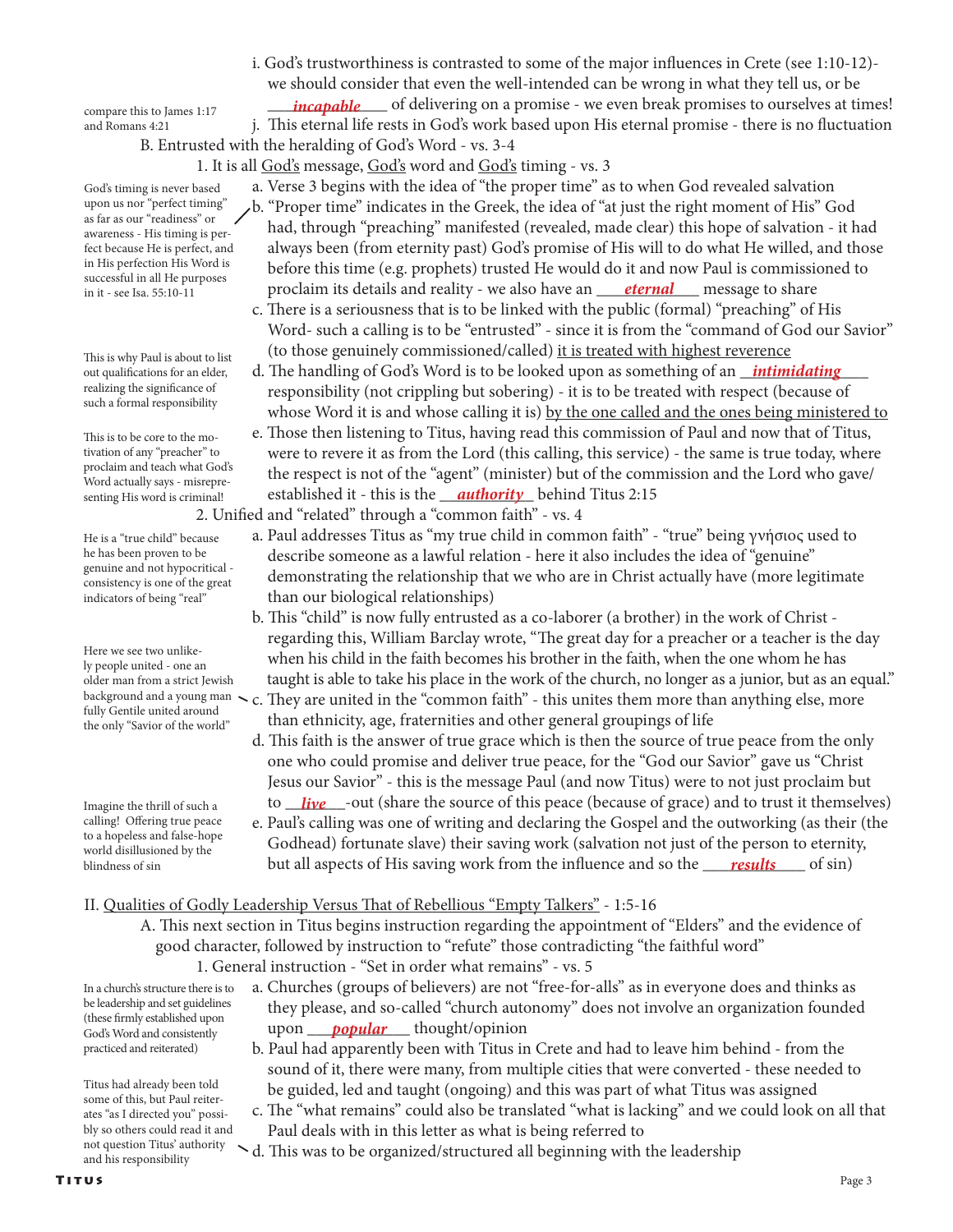## 2. Appointing Elders who meet proper criteria - vs. 5

Congregations might "elect" someone because he is a populist or a man might feel led to be a leader in the church and may not meet the prescribed qualifications

- a. To "appoint" an elder is to καθίστημι (set them in charge over) in the leadership/guidance of each local "body" of believers - as regards church polity, notice these are not elected by the congregation but are assigned/appointed (even ordained) by other church authorities
- b. Not all that fit these qualifications of an Elder ought to be Elders, but for certain we know that any that is to be an Elder must meet them - as true Biblical/New Testament polity (form of government) is left untaught or not followed, churches acquire leaders not called of God (possibly meeting these qualifications is the first <u>evidences</u> of such a genuine call)
	- 3. Qualifications of Elders (local Church leadership) vs. 6-8
		- a. No man is perfect and none of these descriptions are intended to define a form of perfectionism - these are characteristic of their "walk" (their overall life)
- b. The first quality is general in nature and may be best defined by all that follows this "blameless" clearly does not define flawless but the underlying word (ἀνέγκλητος) describes someone that cannot have a legal charge against them, and here describes an overall good character of life (so much so that no one can "lay hold of" something in their life that would \_\_\_\_\_\_\_\_\_\_\_\_ him or that has not been properly dealt with) - Phillips translated this *disqualify* word as "men of unquestioned integrity" (considering their apparent character before God)
	- c. Part of this blamelessness is his being "the husband of one wife" plainly it means he must be married to only one woman (his wife) and has several implications - one of the general applications of it is that he is "a one woman man" (faithful and dedicated to his wife outwardly and inwardly in his thoughts/heart) - it was also often applied to disqualify a man that had divorced his wife (and she was still living)
	- d. This qualification also clearly rules out polygamy
	- e. He is to have "believing children" (τέκνα ἔχων πιστά children having faith/faithfulness) the word for children is usually used of those who are dependent offspring, so still under the authority of the father - some have made the point that "elders" were usually older men who would have fully grown sons and daughters
- f. Children are the responsibilities of the parents as fellow congregants of a local church are also the responsibility of the Elders, and if a man cannot keep his family faithful he ought not hold this position (or be appointed to it) - What if a child rebels when they are gown? This is not precisely clear though the next adjectives describing what his children must not be accused of, seem to be (at least "dissipation") something only older children could be accused of and "rebellion" is <u>fully</u> realized when they are adults
	- g. So, again, what if a child of an Elder rebels later? It seems reasonable that this is a possibility for any Elder/Pastor and that if this occurs, their response to it would be crucial - if their focus is truly the repentance of their son/daughter then their heart in the matter is correct each man considered for an Elder must (though) fit these qualifications at the time
- *h*. There must not be a <u>legitimate</u> accusation of "ἀσωτίας" (often translated "dissipation" which is a reckless, wasteful life of self-satisfaction, and at its most basic idea means "unsaveable") it must be noted that this word was used of the Prodigal Son in Luke 15 who did later repent and return to his father, so if strictly enforced, one cannot be an elder if a child has rebelled but can be considered if the child has returned)
	- i. There must not be a legitimate accusation of his children being "ἀνυπότακτα" (insubordinate, not under rule/authority and so uncontrollable), thus "rebellion"
- j. All of this appears to be focused on the man's overall handling of his family (if, for instance, his children's rebellion is directly associated with his neglect, poor character or negligent leadership) - texts such as Matthew 10:34-39 must be taken into consideration for a direct against it, then he should still **result of Christ's influence on lives will be many** <u>separated</u> families
	- k. In verse 7 the first word in the Greek of the sentence is "δεῖ" translated as "must" (stressing the necessity) that such a man as an elder or here an "overseer" must be "above reproach" (as mentioned in verse 6 also) in not only his personal character but particularly as "God's steward" - the more important the work and the more important the master, the higher the qualifications - these positions are to be treated with utmost seriousness!
- TITUS<br>TITUS as such typically has an inflated opinion of himself Page 4 l. Being above reproach includes not being "self-willed" (αὐθάδης - arrogant, stubborn) and

"Blameless" also describing one not guilty of any "notable crime" and so not bring harm to the church and its reputation (and so its calling/ministry)

A flirtatious man and a man given to lustful thoughts is extremely vulnerable for the sure to come attacks/temptations - see Pr. 6:26 where the harlot seeks not just substance but "precious life"

The parallel text to this is I Tim. 3:4-5 where his children are "submissive" and the elder manages his household

Hiebert quoting Lipscomb adds that "the family is the nursery of the church and these two act and react upon each other so that a bad or weak father can never be an efficient elder."

In handling the text at face value these qualifications are met at the time of appointment to the position - afterward, steps can be followed such as in I Tim. 5:17-22

While the children are little, the I Tim. 3:4-5 standard is applied and as they are older this verse is applied

If a man's poor character lends to his rebellious children then he should not be considered, but if his Christlikeness unavoidably results in his older children rebelling against it, then he should still be considered

This word was used often to describe those living to please themselves (pleasing self was the motive behind why they do what they do - life is about  $\searrow$ them and not the Lord's work)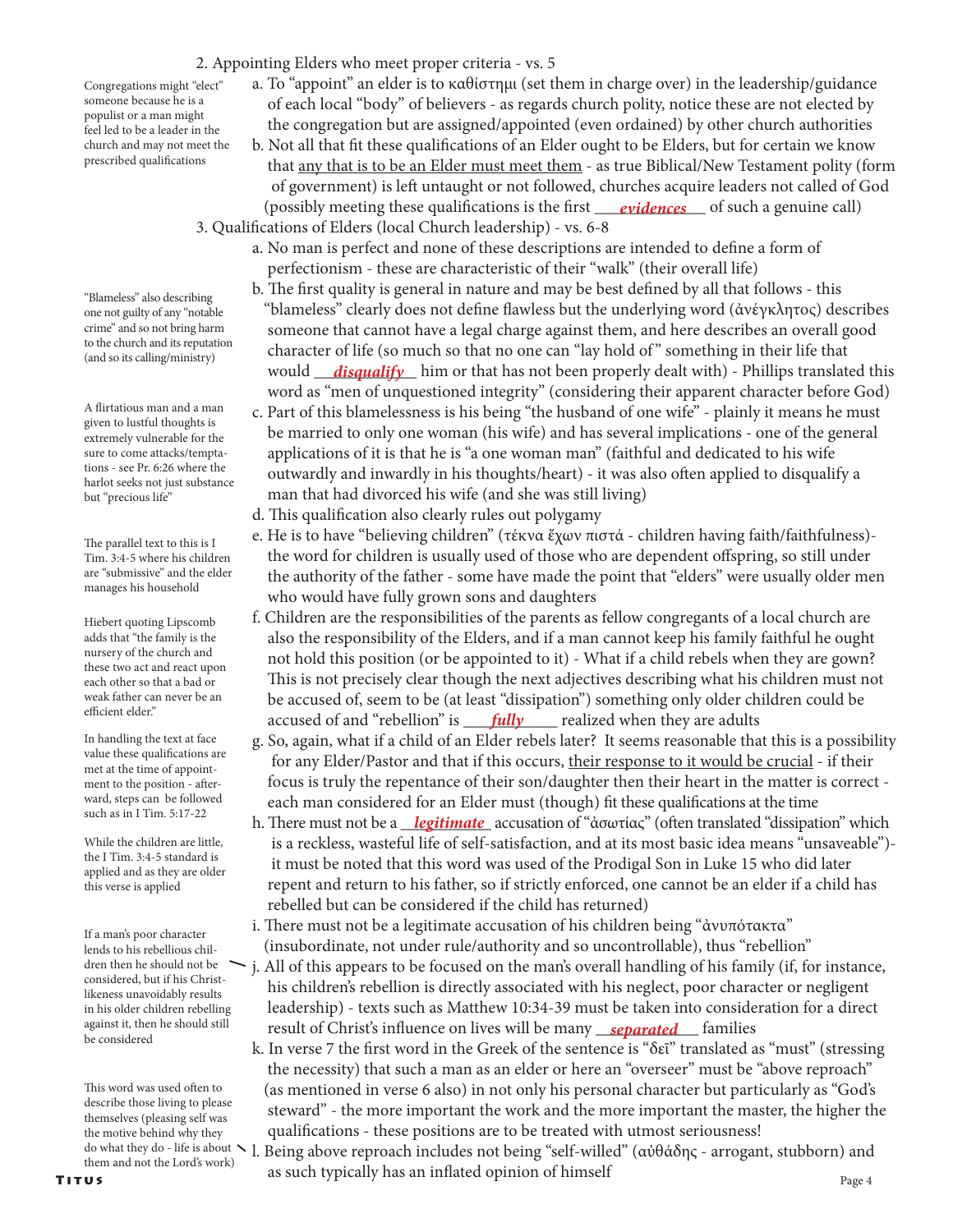There may be those who need to receive anger (as the Lord did with the religious leaders) but the general character ought to be gentle patience, helping others along

There are many such drugs and substances that alter the consciousness (which is their appeal) as wine/alcoholic beverages are often sought out to do (which is why the overseer is not to be given over to such)

#### see I Peter 5:1-3

If an Elder is too focused on making money he will be distracted from feeding the sheep

These seek to make "strangers" feel at ease and welcome- such encourages openness regarding needs- every stranger represents potential

Note that such qualifications are demanded so as to bring all others along with them in these traits - these are to serve as examples

ness of them because of their clear reverence for God and their reverence of their calling rather than a flippancy for their position/responsibility

 calling requires patience with people, else how could they ever be "apt to teach?" - he needs to leave room for failure in those he's called to serve (not excusing, but neither overbearing ought to be gentle patience, with those needing help and seeking to <u>grow</u> ) - see also James 1:19-20 n. He must not be "addicted to wine" (πάροινος - "given to wine" as in wine is their constant

m. He must not be "quick tempered" (ὀργίλον - not characterized as an angry man) - such a

 companion) - generally this also includes the idea of that which is intoxicating and clouds the senses (such need to keep their wits and not be given to that which dulls the senses (especially thinking)) - even with psychoactive and other types drugs there can be an addictive nature that deadens emotional pain ("clouding" it), yet we need to consider that many "pains" of life are constructive, and leaders need to face them, endure them and not <sup>over to sucn)</sup> seeking out "feeling deadeners" (versus reigning in emotions <u>under</u> faith)

o. Paul warned all against "being drunk with wine" because it leads to bad behavior - Eph. 5:18

- p. He must not be a bully (πλήκτην quarrelsome, seeking out fights and even violent) such tend to "lead" by intimidation, and force conformity while neglecting the <u>heart</u>
	- q. He must not be greedy, "fond of sordid gain" (αἰσχροκερδής getting profit in shameful ways, describing one so focused on getting money/advantage that he will do just about anything) - Paul described it more as "not a lover of money" - I Tim. 3:3
	- r. "...not making gain their first or chief end, not entering into the ministry nor managing it with base worldly views. Nothing is more unbecoming a minister, who is to direct his own and others' eyes to another world, than to be too intent upon this." MH
	- s. Instead (now in the positives) these are to be hospitable (φιλόξενον friendly to /fond of stagers/guests); they are welcoming - such will likely be vulnerable to hurts by those with ill intent, but it is considered worth the risk in view of the potential encouragement opportunity
- t. He must be a "lover of good" (φιλάγαθον attracted to what is good) these are to be characterized as lovers of good people (they are drawn to them) and good things (versus Note that such qualifications tending toward <u>\_\_questionable</u>\_\_ or "bad" things) - their "normal" conversation my reveal this u. They must be "sensible" (σώφρονα - sober-minded, controlled in their thinking) - we might
	- put it "they are good thinkers," prudent and having well thought-out opinions
- v. They are to be characterized as "righteous" or "just" (δίκαιον upright, as in his behavior and his treatment of others) - he is fair and strives to be right in his character before God and others There should be a respectable-  $\,\prime\,$  w. He is to be "holy" (ὅσιον - pious, set apart in his behavior and character out of reverence for
	- God) there is a sense with this word that he is to be one who can be "reverenced" x. They must be disciplined (ἐγκρατῆ - in control, self-controlled, having power over self) -
	- the opposite being undisciplined and so lazy and so susceptible to physical/mental/emotional distractions that would become more a controlling factor than their sense of responsibility B. The core focus of the Elder in his responsibility - vs. 9-16
- 1. The Elders are to "hold fast' (ἀντεχόμενον gripping something so as to hold on to it and to withstand what would seek to \_\_\_\_*force* \_\_\_\_ it away) to the "faithful/trustworthy word" - vs. 9

This pictures something or someone trying to wrestle it away, anticipating an aggressive opposition

#### see also Rom. 6:17-18

This is in contrast to "bad for you" teaching, which is designed to be sweet and pleasant so as to conceal its poisons

This "doctrine" is referenced as the "Apostles doctrine" in Acts 2:42 - see also II Peter 3:1-3

These just need to stir-up doubt and just question to be successful (if they are not dealt with)

# a. These are to "hold firm" the reliable (as opposed to all other philosophies and teachings that are not truly trustworthy) Word (of God), just as they had been taught it - they are not to get creative with it and alter it nor distort it (though there would be influences pushing for this) b. There is to be an expected faithfulness in adhering to what they had been taught - there is a

- tendency in most to come to view themselves as the authority in interpretation (meaning) and application more so than the text/doctrine/teaching itself - see also II Tim. 1:7-15
- c. There are two purposes for this: the first being to use, by means of "sound doctrine" to encourage/challenge those that hear and heed it - the word for "sound" (ὑγιαίνω) is where we get our word for "hygiene" and means healthy, clean and so truly "good for you"
- d. Even though "sound teaching" may not be desired by the masses, it is still the only effective the "Apostles doctrine" in Acts encourager and motivator toward what is <u>truly</u> right and best
	- e. For, the second purpose they are to relentlessly hang-on to sound doctrine is to refute those that are trying to contradict it - these are to be (by this teaching) rebuked, convicted, exposed and reprimanded for their attempts at speaking against it
	- f. Notice it is by use of this teaching (the Word) these are countered and for the purpose to convict them (in their wrong) - if they are not, their influence (contradictions) will spread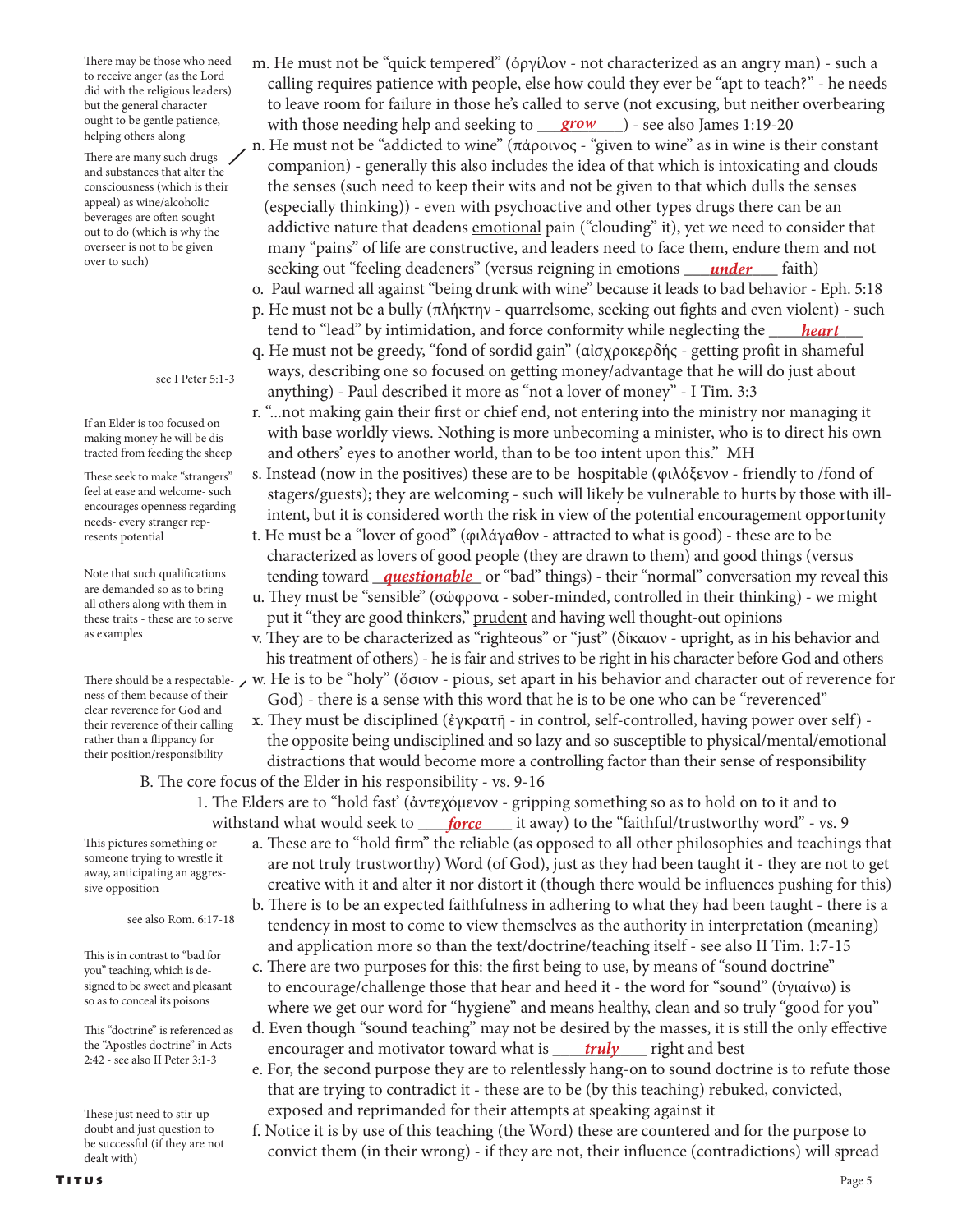2. The reality of "rebellious men" who will try to influence and sway from the Truth - vs. 10-11

The word "ἀνυπότακτος" describes one who refuses to be under authority and so will challenge it to either discredit it or to draw others away to themselves

An empty talker is one who can say many things without saying anything of value (as it relates true/genuine sound teaching as handed sown through the Lord and His Apostles)

And there might be a clue as to some of their deception in verse 12 - where "loose" morality was "just who they were" as Cretans

There will always be active groups/movements coming to add to the Faith, draw others from it or just question (cloud) it with controversies

There is no "first amendment to free speech" in the Church

The early Christian leaders were instructed to teach, so teaching was not the infraction - it was the content, teaching what should not be taught (as though it was the "Apostles' Doctrine")

The objective is to choose out men who contrast the "bad" cultural norms, not those that exemplify them

These are the qualities of sin and what it is bound to result in - even in its "truths" are lies; even in its "loves" are tendencies to brutality

The basic idea in this wording also involves that of converting someone - here are some of the worst of people... not focused on coddling them!

compare to II Cor. 7:8-12

see also II Tim. 4:1-4

- a. These "rebellious," unruly men are insubordinate (not under authority because they are an authority to themselves) - they will defy Church leadership directly because they do not recognize its authority
- b. Calvin wrote, "A pastor needs two voices, one for gathering the sheep and the other for driving away wolves and thieves." - and here, Paul uses the word "many" indicating not just a significant number but also the frequency (they will <u>continue</u> to come)
	- c. Such are not to be ignored (for the sake of peace, avoiding conflict) but, instead, are to be "silenced" because they contradict the teaching that the Elders were to be firmly holding to
	- d. Paul describes them first of all as "empty talkers" which, compared also to I Tim. 1:6-8, looks to refer to those would-be teachers who love to talk and yet do not have anything of substance to share, and likely do not truly know what they are saying (even the things they are confident in) - notice Titus 3:9
- e. They are also "deceivers" (φρεναπάτης deluding, misdirecting the heart and mind) a deceiver that is "good" at what they do, is so because they are not obvious and may be more convincing not just because of their wordy arguments but even by their sincerity or were" as Cretans *appearance* of "holiness" (as we the case with some of the Judaizers)
- f. This group of those now actively working to deceive and recruit/convert followers after themselves were largely those "of the circumcision" - and it was generally known for trying to work-in aspects of Judaism and the Mosaic Law into Christianity (such as the practice of circumcision) - they emphasized the need for standards of genuineness that (cloud) it with controversies could be <u>tracked</u> within a religious order
	- g. The instruction regarding these (as to the course of action) is that they must be silenced (ἐπιστομίζειν - muzzled, stop the mouth) - this is worded as a necessity and not as an option
	- h. This does demonstrate not only the authority of the Elders to do so, but their responsibility to do so (they are the ones that need to do the silencing)
	- i. The reason for this urgency is in their results being the overturning/overthrowing entire households with their infectious error - this doesn't have to mean that everyone in the household rebels, just that everyone is impacted and the household as a unit is upset/toppled
	- -j. These "household upsetters" teach what they should not be teaching motivated by "shameful" (disgraceful) gain/profit - it is profit using shameful methods (convincing their "buyers" of content and quality that is not true/right)
	- influence and norms that are contrary to truth vs. 12-14 a. Paul uses a quote from one of their "prophets" (likely from long before who was not just 3. Elders are to protect from *cultural* 
		- describing what Cretans were like in the past but what they would become) these are described as "Cretans by nature are incessant liars, evil beasts, idle gluttons." (Wuest)
		- b. Paul affirms this as true to Titus (emphasizing the character of the society in which he and the Elders will be ministering)
		- c. These are perpetual liars (they cannot be trusted, and lying is an expected norm in their culture) - this would also mean that they would not be inclined to trust the Gospel message - notice this is not acceptable (as a trait) for these leaders - the culture does not usurp the authority of God's Word
		- d. These are "evil beasts" (acting like animals, unrestrained instincts and indulgences) the term used for this describes "wild animals" and so not tame; likely dangerous
		- e. These are "lazy gluttons" (γαστέρες ἀργαί literally stomachs not working, as in those who loved to eat/feast but not work) - it describes those eating without laboring
- f. Since this is the case, Titus is instructed (as well as the Elders) to reprove them severely ing someone - here are some (literally to "cut them off") by <u>convicting</u> them (as in expose them for what they are before God, "shown as guilty") - notice how Peter deals with such trying to influence within- II Pet. 2:12-22
	- g. The purpose for the direct and even harsh treatment is for the purpose to make them "sound in the faith" (the underlying word describing what is healthy or leads to health versus what is sickening and leads to disease and death)
	- h. This is partly done by having them "not pay attention to Jewish myths" these were traditional stories and practices that would appeal to the mystical and Gnostics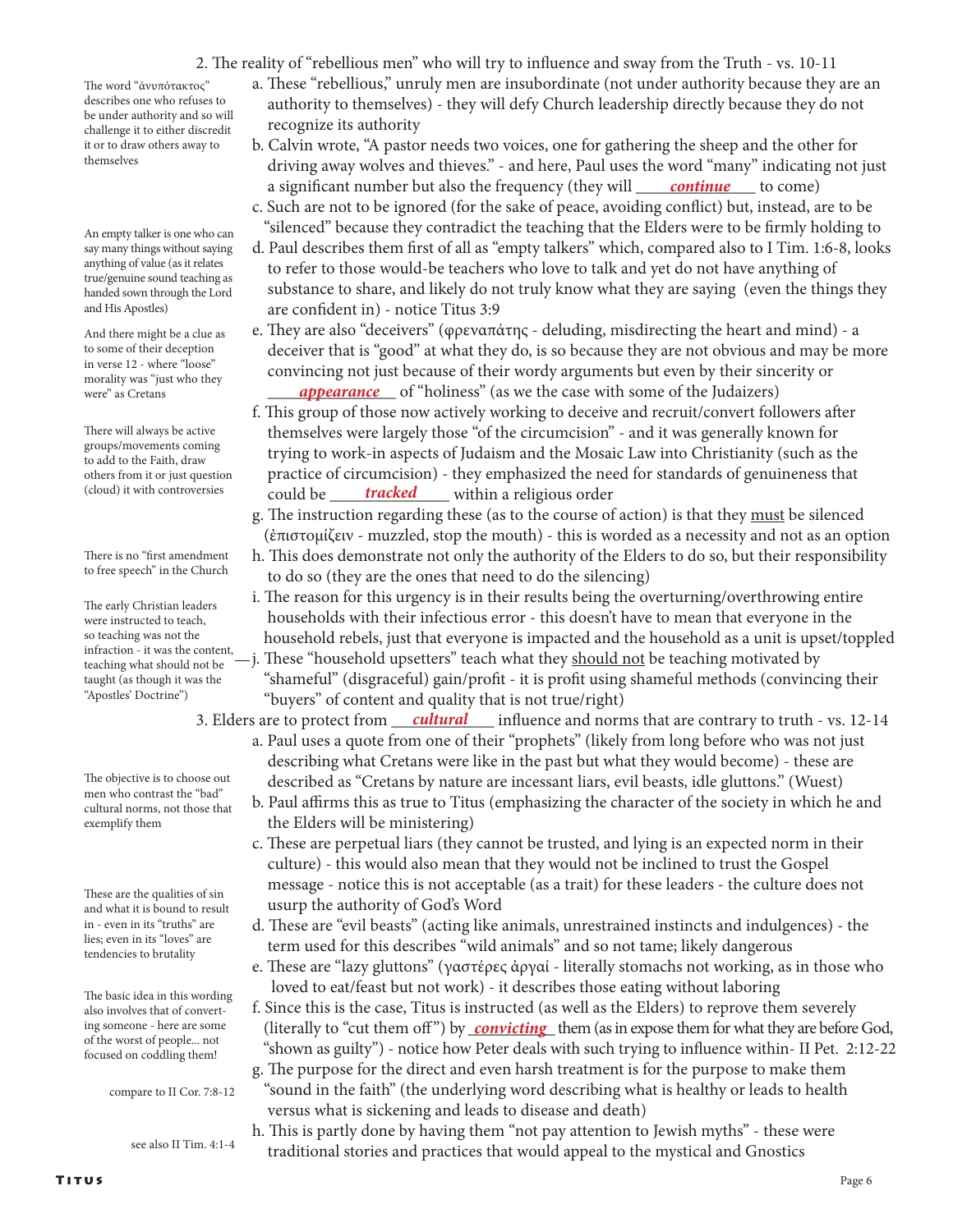We have aspects of these "myths" still today where there is more focus and research in obscure details of Scripture that attract those seeking some type of intellectual advantage and stimulation to bolster pride or personal insecurities

It is incredible to realize the end of such; they "turn away from the truth" - not necessarily because they are openly immoral/evil, but because they are "taken" with the attention on "heady" (gnostic-like) concepts and devote themselves to these man-made structures/ideologies and are more devoted to them than Scripture

There is to be an avoidance of faddish teaching - for many will (at times) be intrigued more with speculation than solid, proven truth

Compare this to Mt. 15:10-20 the heart is the source of evil and not "things"

For instance, food (morally) is good but can be misused in evil ways. Marriage is good but can be defiled in many ways by its participants - communication/speech is a good thing but can become impure in its usage and the thoughts promoted

The endless causes of manmade religions and values must never be looked to as though they can set things "right" even though they may benefit the culture (for a while), they are too shortsighted and cannot account for the truest purity and the need for it in light of eternity, not just during our lifetimes or even just within "election cycles" when "causes" are stressed

"Sound faith" recognizes the source and authoritative definer of purity/rightness being God and His Word

- i. Such "myths" were part historical, philosophical and fantasy mixed together as seen in I Tim. 1:4, Paul warned against the same (myths) as well as "endless genealogies," all of which (historical research) led them to focus on speculation... "which promote speculations rather than the stewardship from God that is by faith" - these distractions/competitors were in \_\_\_\_\_\_\_\_\_\_\_\_\_\_\_ to "sound teaching" (the Lord's and Apostles' doctrine) - see Jude 1:1-4 *opposition*
	- Along with the context in I Tim.  $1:4-11$  is the revealing of the underlying motive of such and that being the avoidance of "the administration of God which is by faith" - the goal of "instruction" (doctrine) as indicated in verse 5 is genuine love (which comes as a result of a pure heart and good conscience all brought about and maintained by genuine faith) those focused on myths and "commandments of men" will suffer from a deficiency in one or all these areas - note also II Tim. 3:10-13
	- j. Essentially then the goal is to "not pay attention" (don't focus) to such things based on the next verse (verse 15), it looks as though their erroneous focus was related to ways to define and identify (and even create) righteousness/purity and so such men would leverage made-up facts and accounts (fables) to control others by means of "commands"
- k. Paul deals with this more directly in II Tim. 4:1-5 Timothy was told to "preach the word" because of the time coming when "people will not endure sound teaching" (they will not be will (at times) be intrigued able to, and will <u>refuse</u> to put-up with it) so the trend will be to accumulate for themselves those who teach them (tell them) what they are itching to hear

4. Defilement (impurity) is inward and not a result of the "environment" - vs. 15-16

- a. There was, apparently, factions of some of these "myth promoters" specializing in the commandments of men and turning away from the actual truth to a subjective, popularly acceptable "truth" (that stood for an approach of a form of righteousness, that if followed would make a person "righteous")
- b. The reality is, though, that to those truly "pure" (καθαρός clean, upright) "all things are and not "things" pure" - <u> **things** </u> are not innately evil but are made so in how they are perceived or utilized
	- c. It is offensive to realize (for most) that mankind (in sin) is the primary corrupting force (taking what was made "good" and using it for evil/sinful purpose) - mankind has re purposed most of God's creation (physical/mental/conceptual) and infected it with sin even in man's religions there are the infections of self-righteous sin
	- d. So, to someone who is inwardly pure (in our case, because of Christ's work and creation within us of a new nature) everything is pure (because it will be seen and used for purified/ sanctified purposes) - this is the ideal, and even though we do not practice such perfectly, the point in this proverbial statement is clear - it is the impure "actor" acting within and upon something that introduces the impurity
	- e. The extreme opposite, those defiled (and are characterized as "unbelieving") nothing is pure (even what is considered sacred, because of their interaction with it - a dish can be purified but as soon as dirty hands touch it, it is made impure - this is why it is questioned in Col. 2:20-23 as to why one in Christ would set themselves under the "elemental principles" of the world (the very basics of what the world/age would consider what "makes" someone pure/right)
- f. This is all so because (as all are born) their "minds and consciences are defiled" this is cannot account for the truest why we are not to look to the world for their *\_\_\_\_\_ideals* \_\_\_\_ of purity/righteousness
	- g. The part of everyone (by nature) that is used to reason/think (the mind), is tainted and flawed and the part of us that is designed to sense right and wrong (the conscience) is also tainted and so the trustworthiness of both together to rightly determine/define what is pure versus what is defiled is not possible - see Mt. 6:22-23
	- h. Yet there are some even within the Church that trust the collective human minds and consciences to generally be trustworthy, and so permit and invite its input and integration into our faith and practice - such were even the Jewish leaders and other "moral authorities commanding men" - their minds and consciences are "μιαίνω" (polluted, infected)
	- i. Even these will openly confess that they know God and are in agreement with Him, yet it is all lip-service, for in their behavior, their actions and so their character, they "deny Him" (refuse, disavow, contradict) - they "profess but don't possess"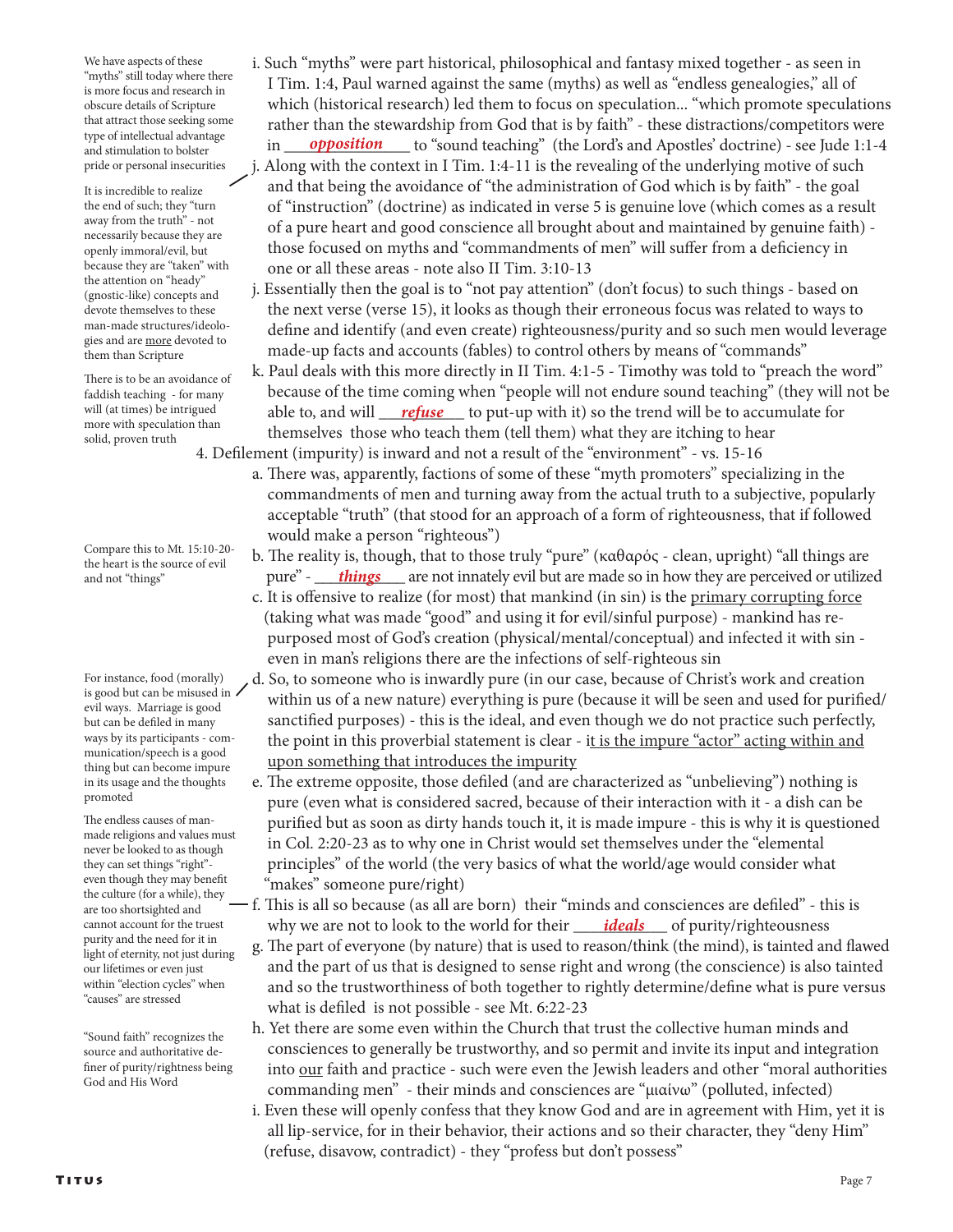But whenever man becomes the authority of being the determiner of right and wrong, he denies God His rightful place and suffers the unavoidable consequences - so why should churches allow such influences? Elders must be there to stop it from getting a foothold!

The word for "deny" (ἀρνέομαι) simply means to "say no" to these are practical atheists and so are found 'unapproved" (held against the standards already provided (and others)) that they must be silenced if they try to become teachers/influencers in the church

- j. History (even in the first century) has numerous examples of man-made religions of all sorts (including humanism's variants throughout the ages) that have been identified as "right" and "moral," with much of it finding its authority or origin within ones who declare "right" what strikes them at the time to be "right" and with available data (as to what should then consequences - so why should **be universally they promote <u>\_\_\_\_\_\_should</u> \_\_\_\_**\_\_\_ considered "right")
	- k. These, in contrast to the "secular," profess (openly acknowledge) that they know God but are ultimately identified, not necessarily by what they say/teach, but by what they do and don't do (by their works they deny Him) - they can come across as religious scholars but prove themselves to be false (defiled) by their conduct/deeds/character
- l. The adjectives describing them are quite harsh "detestable" (abominable), as in what they arese are practical attiesis and **do and how they act/behave is abhorrent** (and is a word associated with <u>adolatry</u>) this is is some found 'unapproved'' (held similar to Rom. 2:17-23 (they teach "the law" but contradict it themselves) - and so they are "disobedient" (literally "unpersuadable"), this being their inner disposition (pushing others to obey what they are unconvinced of themselves) and so they are "worthless for any the church state of they are <u>unfit</u> to produce anything that is truly "good" before God)

## III. Adorning the Doctrine of God Our Savior - 2:1-10

- A. As was just demonstrated, there will be many in the church that outwardly stand with God and His word, and will openly proclaim to know Him, but their teaching and character contradict - there is a required consistency that is needed in not only church leadership, but in church members - vs. 1
	- 1. This next section (2:1-10) ends with the phrase, "adorn the doctrine of God" which is descriptive of what we should expect as the result of what our listening/learning is to produce
- a. Too many look on learning Scripture to be an intellectual/philosophical discipline (as if in getting "all the answers correct") rather than a life-**\_\_\_\_\_\_\_\_\_\_\_\_\_\_\_\_** process
	- b. One of the best "proofs" for us and others of our complete assent to the Truth of God's Word, is our living it ("wearing" it) - if sitting under the teaching of God's Word makes no definite, lasting change, why would we believe we are genuine believers?

2. Titus, as a spiritual leader, must teach what is "sound" in his speaking

- a. Teaching (διδασκαλίᾳ) is an explanation, a working-through of information (here, the Scripture and the "Apostle's Doctrine") - it is the impartation of information, walking others <sup>instruction</sup> through it with needed, construction and explanation
	- b. The two qualifiers for this teaching are "sound" (healthy, uninfected, so pure from erroneous and competing ideas) and "fitting" (in harmony, "accord" with this sound doctrine) - it is limited so as to not allow the infiltration of worldly, temporal and humanistic thinking/ideas
	- B. The expected, impacting result for "older men" vs. 2
		- 1. Older men (likely around 50 years and older) are to be "temperate"
			- a. "νηφαλέος" describes one who is sober (clear-headed, alert so not given-to life's distracting frivolities), and is a word also used to describe self-control
- in setting goals of maturity in b. Being focused/alert thinkers, they **hold** themselves back from what is of little to no value and in doing so remain clear-headed/sober - compare with Luke 21:29-36
	- c. The opposite (what these must not be (adorn)) being one unsettled in life's purpose and direction as regards his purpose before his Creator and Savior

2. They are to be characterized as being "dignified" (KJV has "grave")

- a. "σεμνός" respectable, honorable, being serious about life to be undignified would be to dishonor what they are to be standing for and representing as well as misbehavior in general
- b. They ought to be men who can be revered and "looked-up to" as examples of what others an honorable respect - those should aspire to be like (in their life demeanor and life <u>direction</u>)
- that live their lives (over a<br>long period of time) are apt to —c. This adjective entails more than just behaving some may be unrespectable (not deserving respect and not inspiring it) just in their inactions and in demonstrating an unprincipled life (nothing being worth standing for or suffering for)
- 3. They are to be "sensible" (clear thinkers) they stand for and teach
	- a. "σώφρων" this word describes a self-controlled mind/thinking, the plain idea behind it being "safe-thinking" - there is an alertness and guardedness regarding their own thinking and thought process - they do not "flirt" with dangerous and questionable considerations

Simply put, *believers believe*  and do, but unbelievers don't believe and so don't do - see Eph. 4:1, Php. 1:27-28; 2:12-16

We get our word "didactic" from it, describing teaching,

instruction

Older men are to exhibit these qualities as examples for others to follow and can be guides in setting goals of maturity in younger men; and younger women as to what to look for

Men who live their lives overbearingly (selfishly) or who live as weak, fearful (intimidated) men, will not receive an honorable respect - those long period of time) are apt to inspire respect in their serving as "proof" of the values that

in a possible husband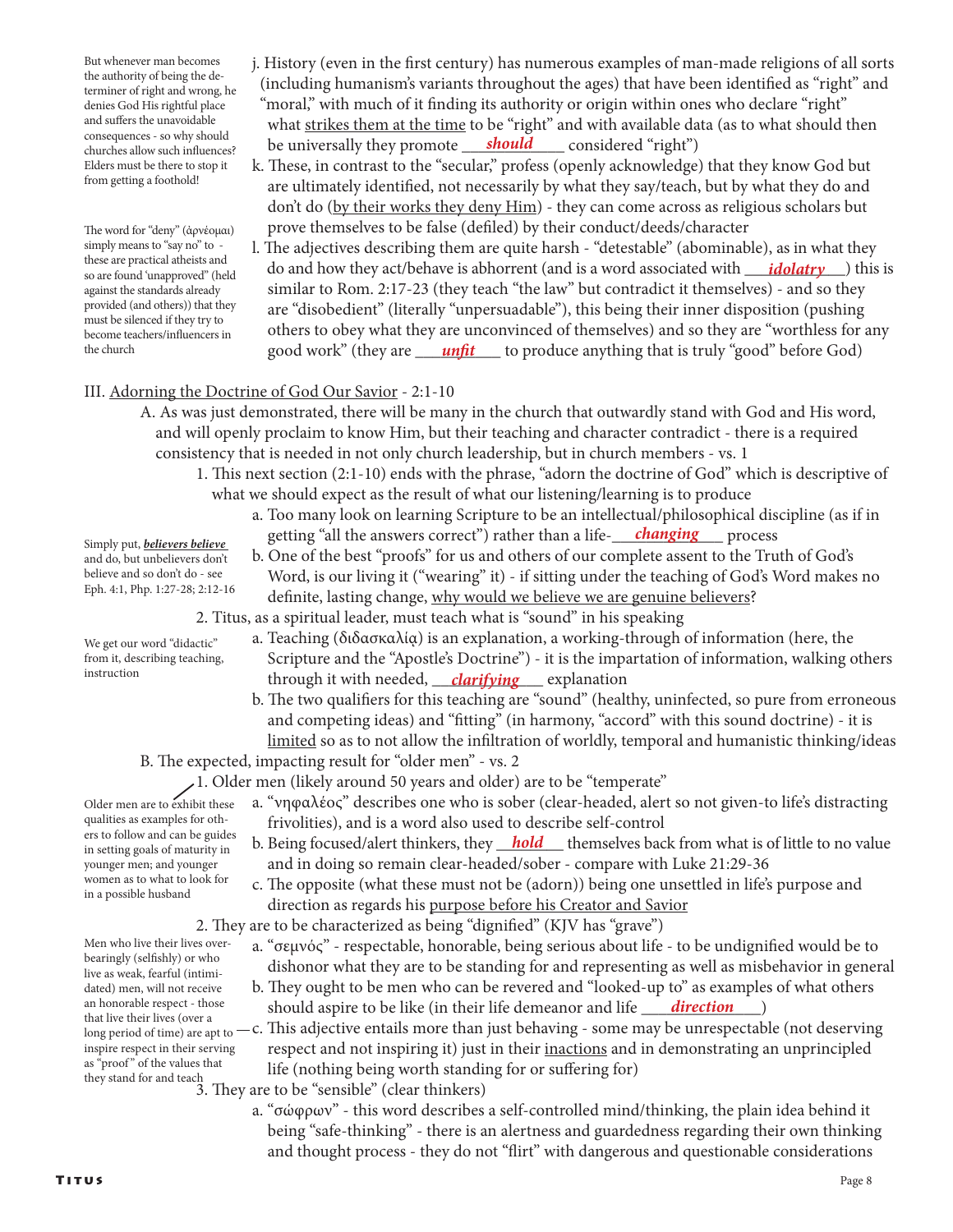b. This word also includes the idea of one who is in control of his emotions (so one who is not a reactor, but one who thinks/considers before responding)

a. Again, "sound" having the idea of "healthy" because it is not polluted (not infected, so not

 b. Elders are to teach and defend sound teaching, and older men are to be well-versed... so those who can teach and promote the faith as was handed down - they may have much to offer with their experience, but "the faith" is more important for them to promote and to

 c. Their love needs to be genuine (for God and others), so "healthy" in the sense it is proper (focused on the other, for self-focus leads to "love" with a price) - true love of God and others will keep them motivated correctly (others' genuine need for a genuine answer/solution) d. Their endurance (the godly form and actuality of patience) with others and circumstances they ought to be the examples of suffering through what must be faced because their faith

4. They are to be "sound in the faith, in the love, in the endurance" - vs. 2

article - it's not referencing a subjective form of any of these three)

as defined in Scripture and not *infectious* ) and this in three areas, the faith, the love, the endurance (notice the proper It's faith, love and endurance as defined in Scripture and not by popular sentiment

 preserve/protect from \_\_\_\_\_\_\_\_\_\_\_\_\_ *distortion* "The faith must not be adulterated with superstitions the love must be chivalrous, not sentimental. It must be no partisan feeling, but a tender affection, broad and inclusive, as was St. Paul's and his Master Christ's. The patience must be no mere tame acquiescence in what seems to be the inevitable, but must be brave, enduring, suffering..." Ellicott

 and love are focused on God and His purposes in all things e. The church needs such men, and they must not be relegated as if obsolete and out of touch C. The expected, impacting result for "older women and younger women" - vs. 3-5

1. Older women are to be "reverent in their behavior" - vs. 3

- a. This is one characterized "as becometh women consecrated to God" because the Greek word indicated something associated with something sacred - their overall demeanor is as clearly belong to God) one who realizes they are <u>set - apart</u> to God for His purposes - these are to be as "saintly grandmothers" being a spiritual benefit/encouragement to their families and their friends
	- b. The parallel text to this is I Tim. 2:9-10 where we see their Godly character is reflected in what they wear, in modesty and self-control, while not seeking to have their true beauty found in what they wear and how they look
- c. In particular, they are not "malicious gossips" (not slanderers, not a false accuser) such a bad quality often stems from resentment, envy, bitterness or an overall dissatisfaction in life (so they seek to find or create faults in others to feel better about themselves) - the underlying *precisely*, the content of what *word (διαβόλους)* in its masculine singular for is used of the *\_\_\_Devil\_\_\_*, for he accuses and *the say about others*) slanders to tear down and destroy - as with Satan, the content can be true or contain truth, but the intent is to destroy (rather than restore/rebuild or correct)
- d. As to appetite, they must not be "addicted to much wine" (literally, enslaved to it) for whatever reason, one might give themselves over to an intoxicating substance, and so become slaves to it (addicted so as to be convinced the "<u>need "</u>" it)
	- e. Such diversions must be avoided so their attention can be focused on teaching "what is good" note that it does not say "teach what they see as good" so there needs to be a set (objective) standard of what is truly "good" that they seek to teach
	- $-f$ . There is one Greek word for "teach what is good" (καλοδιδασκάλους) and means more than just teach "good things" - instead it describes actually teaching what "good" and is not just in their words, but illustrating what it is in their demeanor/behavior

2. The younger women are to be taught by the older women - vs. 4-5

- a. As we begin this section, it should be noted the emphasis on family and home it is given priority here and in the opening qualifications of Elders, demonstrating that before God, this is of the highest priority, though our era has devalued its importance (while elevating that of family) culture/society's <u>influence</u> on children more so than that of parents/family)
	- b. Texts such as this are often excused as more cultural than "Biblical" it is true that many young women will not marry and will not have children and will (as Anna) devote themselves to the Lord's service - but if there is marriage and so a husband and (likely) children, their husband, children and home are to be their top priority (without question!)
	- c. The older women are told (as training what is good) to "love their husbands"- it seems allowable to say that even if an older woman is not or never has been married, that she is to still teach such to younger women - older women who are married should exemplify what it means to love a husband

This is key because it is the goal of all of us (to live as those who clearly belong to God)

These are to realize they represent the Lord, which then dictates how they conduct themselves

This word in this context is in reference to speech (more precisely, the content of what they say about others)

Addiction to wine (drunkenness) was apparently common in Crete - we have various intoxicants today that can become "masters" over us, dictating daily priorities

It is common and fairly easy to teach (verbally) how one should conduct themselves, but is more difficult to live it out as a life-lesson/demonstration of what it actually looks like

Note the foundational concept of this in Deut. 6:4-9 (and this done in God's design... the family)

Note Acts 21:8-9 as well as I Cor. 7:34 (in the context of the benefit of remaining single)

It has become too common to see and hear of women who do not honor and love their husbands - this is disobedience to God at its core